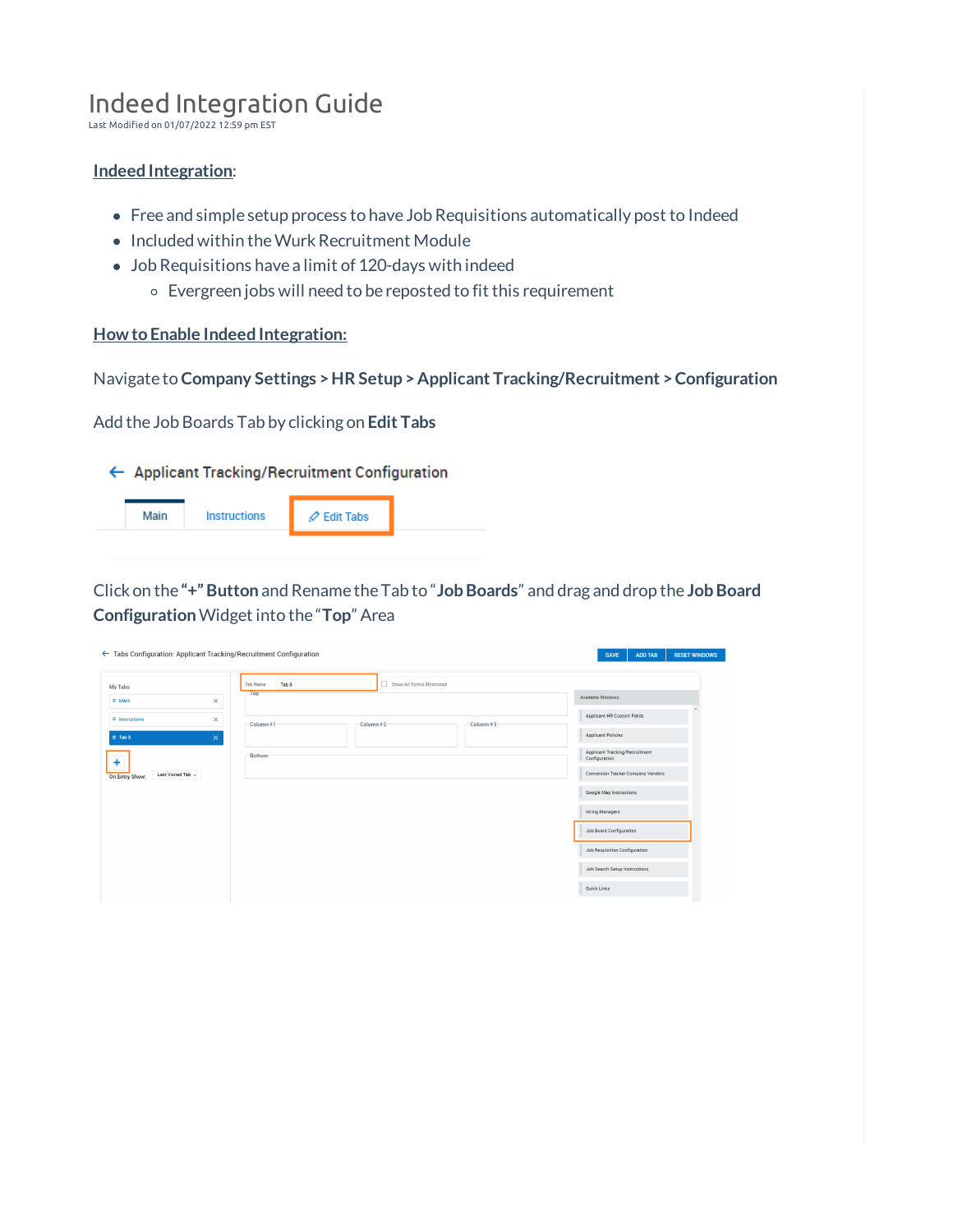| ← Tabs Configuration: Applicant Tracking/Recruitment Configuration |                                                    | <b>RESET WINDOWS</b><br><b>SAVE</b><br><b>ADD TAB</b> |
|--------------------------------------------------------------------|----------------------------------------------------|-------------------------------------------------------|
| My Tabs                                                            | Show All Forms Minimized<br>Job Boards<br>Tab Name |                                                       |
| $\equiv$ Main<br>$\times$                                          | $-$ Top<br><b>Job Board Configuration</b>          | Available Windows                                     |
| $\equiv$ Instructions<br>$\times$                                  |                                                    | Applicant HR Custom Fields                            |
| $\equiv$ Job Boards<br>$\times$                                    | Column #2<br>Column #3<br>Column #1                | <b>Applicant Policies</b>                             |
| ٠                                                                  | Bottom                                             | Applicant Tracking/Recruitment<br>Configuration       |
| Last Visited Tab $\sim$<br>On Entry Show:                          |                                                    | Conversion Tracker Company Vendors                    |
|                                                                    |                                                    | Google Map Instructions                               |
|                                                                    |                                                    | Hiring Managers                                       |
|                                                                    |                                                    | Job Requisition Configuration                         |
|                                                                    |                                                    | Job Search Setup Instructions                         |
|                                                                    |                                                    | Quick Links                                           |

Click the back arrow to navigate back to the newly created **JobBoard** tab and check the "**Active"** box in the Indeed section.

| ← Applicant Tracking/Recruitment Configuration                      |                |
|---------------------------------------------------------------------|----------------|
| <b>Job Boards</b><br>Main<br>Instructions<br>$\mathscr Q$ Edit Tabs |                |
| Job Board Configuration                                             |                |
| $\nightharpoonup$ INDEED $\nightharpoonup$<br>Active                | <i>findeed</i> |

Once you do so, the following options will display.

← Applicant Tracking/Recruitment Configuration

| Main                        | <b>Instructions</b>     | Job Boards               | $\varnothing$ Edit Tabs |
|-----------------------------|-------------------------|--------------------------|-------------------------|
|                             |                         |                          |                         |
|                             | Job Board Configuration |                          |                         |
|                             |                         |                          |                         |
| <b>INDEED</b>               |                         |                          |                         |
| Active $\sqrt{}$            |                         |                          |                         |
| Company Email*              |                         | ABCCompany@enjoywurk.com |                         |
| Opt In $\boxed{\checkmark}$ |                         |                          |                         |

**Company Email** – Enter the main email address for a contact at the company that would receive communications from Indeed should there be an item they need to reach out to you on. This is usually a member of your HR team.

**Opt In (Opt In Box checked)** – If you are interested in managing your applicants via Indeed instead of in Wurk then you would choose this option. Job requisitions would post to indeed and then the application experience is controlled by Indeed and not via theApplicant Profile set-up in Wurk. **Note**: Any configuration and customization in your Wurk Applicant Profile will not transfer to Indeed.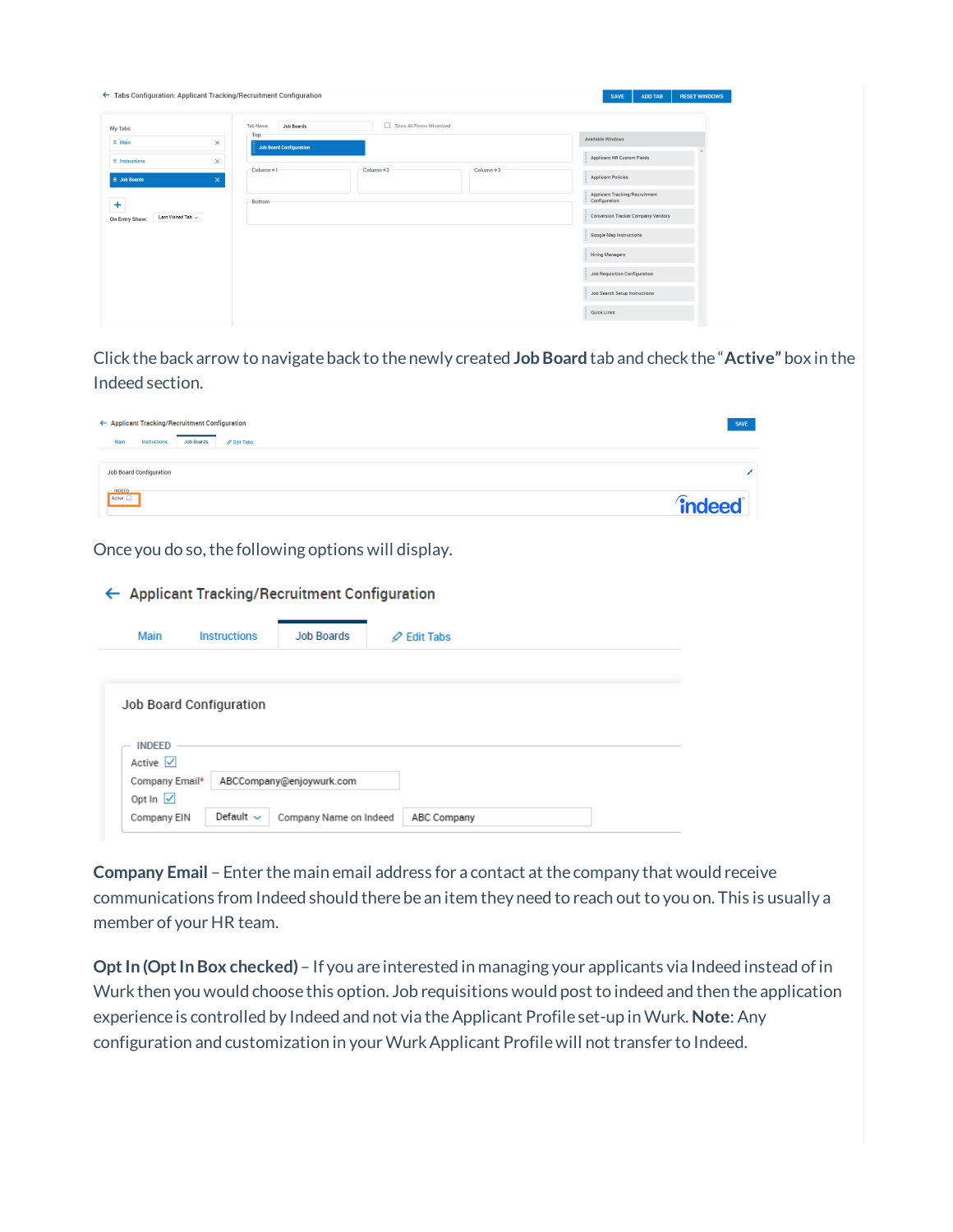| <b>INDEED</b>    |  |
|------------------|--|
| $Active$ $\vee$  |  |
| Company Email*   |  |
| Opt In $\sqrt{}$ |  |

**Opt Out (Opt In Box unchecked) –** If you are planning on managing all your applicants in Wurk then keep theOpt in Box unchecked. Job Requisitions will post to Indeed and applicants will be redirected to the Wurk Application process. When unchecking Opt In, the *Terms and Conditions* pop-up will display requiring your e-signature.

| <b>INDEED</b>  |
|----------------|
| Active V       |
| Company Email* |
| Opt $\ln$      |

**Company EIN** – Select which company will be used.

**Company Name on Indeed** – Enter the EIN name or change the EIN name so that it is recognizable to applicants.

Once you configure these options, all existing job requisitions that full the Indeed criteria will automatically be posted to Indeed. ASuccess messagewill indicate the number ofjob requisitions sent over. Ahyperlink for inactive jobs will be shown in the Success message, and when clicked, will navigate you to the report page of Inactive jobs.

• Inactive jobs are jobs that are not going to show up on the Indeed feed when Indeed is enabled. You'll want to review these jobs and make any applicable changes to them so they can be sent over to Indeed. Job Requisitions marked as Inactive occurs usually due to missing key criteria or the job has aged out (i.e. past 120-day mark). There is login in the system to explain what each individual job requisition is needing in order to have it pushed to Indeed.

# **Indeed Job Requisition Key Criteria:**

- Job Title
- Job Description
- Active Status
	- $\circ$  If Visibility Date To is blank, Indeed will set a 120-day expiration date.
	- $\circ$  If Visibility Date time period > 120 days, Indeed will set a 120-day, Indeed will set a 120-day expiration date

| ✔ Status & Visibility |   |                    |   |  |
|-----------------------|---|--------------------|---|--|
| Visibility Date From  |   | Visibility Date To |   |  |
| mm/dd/yyyy            | 筒 | mm/dd/yyyy         | 夁 |  |
|                       |   |                    |   |  |

External Job Type (i.e. External, Internal & External)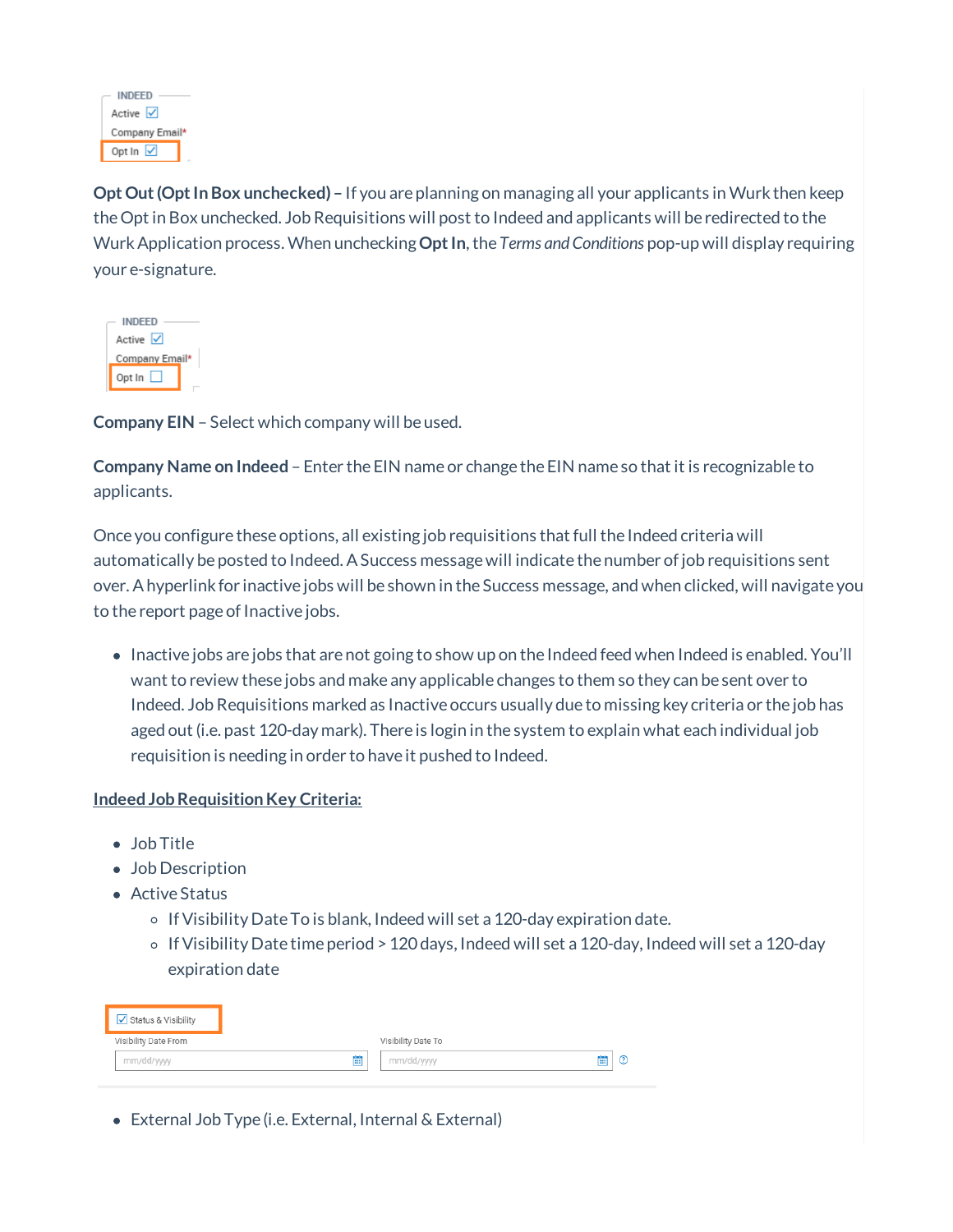Upon saving the job requisition, the system will prompt you with error messages if there are invalid fields.

# **Job Board Widget in Job Requisitions:**

Once the Job BoardConfiguration is activated a Job Board widget will be added to the job requisitions. This widget is where you can view the status of Indeed job postings or Upost/Post job requisitions.

| Job Board |                           |                                                                     |                                  |  |  |  |
|-----------|---------------------------|---------------------------------------------------------------------|----------------------------------|--|--|--|
| ⋒         |                           | Directly post, unpost and view the status of job board(s) postings. |                                  |  |  |  |
|           |                           |                                                                     |                                  |  |  |  |
|           | <b>POST ON JOB BOARDS</b> | <b>UNPOST FROM JOB BOARDS</b>                                       | <b>VIEW STATUS ON JOB BOARDS</b> |  |  |  |

- **Post on JobBoards –**Allows you to manually post a Job Requisition to Indeed. This is only necessary if you have manually unposted a job and then need to repost it again.
	- $\circ$  When a new or existing job requisition is created or edited and then saved, and it has all of the Indeed's required settings, the success message will indicate it was sent to the queue.
- **Unpost From JobBoards –**Allows you to remove a Job Requisition from Indeed and the career portal so it can be edited or closed.
	- Once you click on this button, you'll check the *Indeed* checkbox and click*Unpost.* Enter your password on the*Unpost JobAcknowledgement* pop-up and click *Yes.* The job will be unposted from Indeed (& theCareer Page) and the status will be updated from the *JobBoards* status page upon clicking the*View Status On JobBoards* button.
- **View Status on JobBoards** Allows you to monitory when Job Requisitions were posted to Indeed and ifthey were unposted and/or posted again.
	- $\circ$  Clicking on this button will show the name of the job board, the posted status, the date and time of the last action, who posted the job, and the expiration of the job
	- If no *Visibility EndDate* is entered in the requisition, Indeed will Automatically set a 120-day expiration date from the Date/Time column.
	- Clicking on the hyperlinked *BoardName* will open that job board's website and will search for the company and the job title to show the posting on the job board website.

### **JobRequisitionReport Page:**

The Job Requisitions report page, under **Team >Recruitment > JobRequisitions** will have the *PostedDate On Indeed* column available to be added.

The columns will have the date/time stamp value for the job posting. The date/time stamps can be clicked and will redirect you to the board, along with a filter that is based on that job title and location.

Bulk posting can be done from the Job Requisition report page. Multiple jobs can be selected and then posted or unposted by clicking the Job Board button and then selecting a job board and the Post or Unpost option.